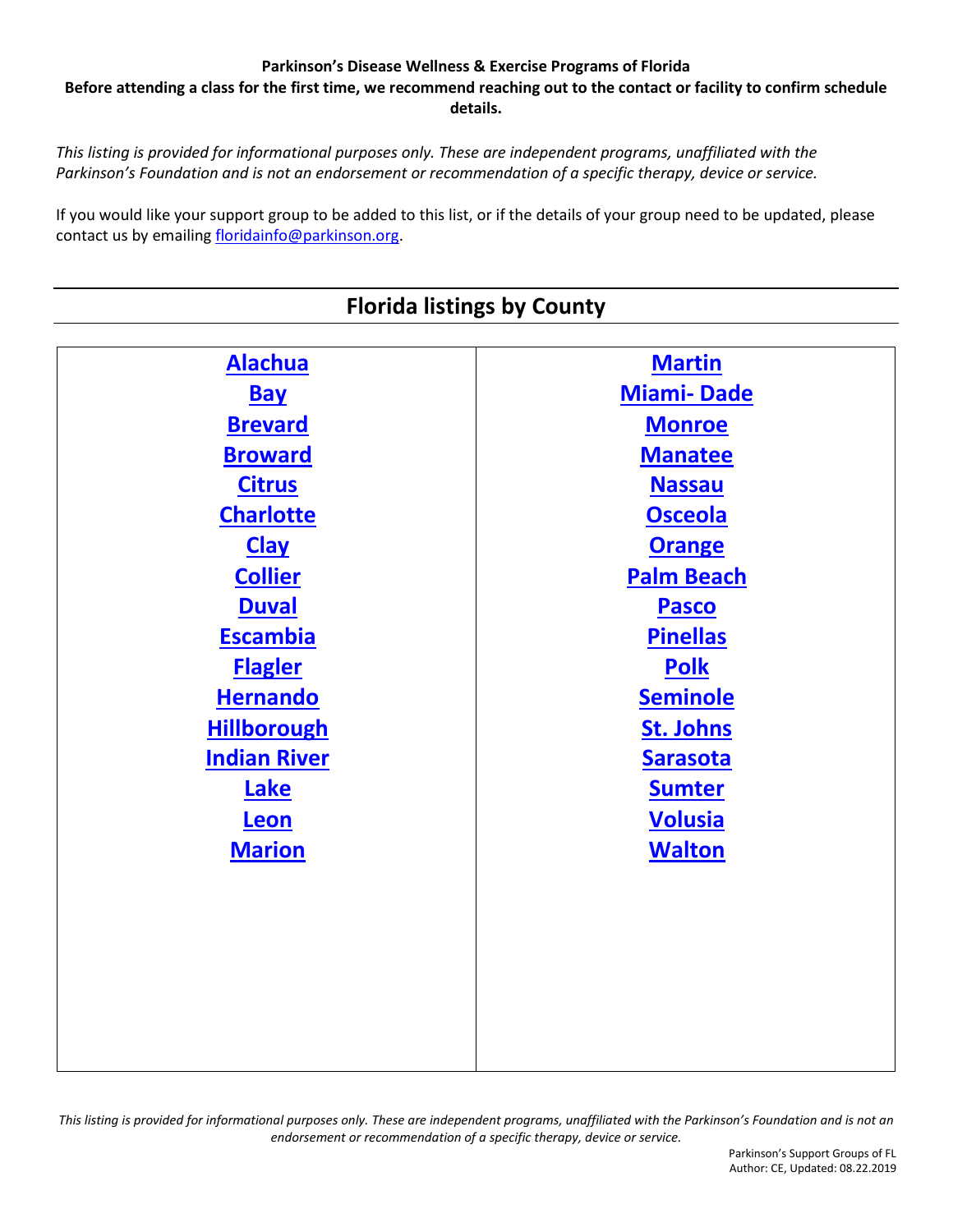**Before attending a class for the first time, we recommend reaching out to the contact or facility to confirm schedule details.**

## <span id="page-1-0"></span>**PALM BEACH COUNTY**

#### **DELRAY BEACH**

#### **People with Parkinson's & Care Partners Support Group**

Contact: Karen Altonen at 561.385.3487 or kaltonen@bellsouth.net Where: Shirley & Barton Weisman Delray Community Center, 7091 W Atlantic Ave, Delray Beach, FL 33446 When: 2nd Wednesday from 3:00-4:30 p.m.

#### **Deep Brain Stimulation Support Group**

Contact: For more information reach out to Melissa Morante at 631-766-1495 or [mmorante@comforcare.com](mailto:mmorante@comforcare.com) Where: Weisman Delray Community Center, 7091 West Atlantic Ave., Delray Beach, Florida 33446 When: Wednesday May 1, 2019 and Wednesday, October 2, 2019 from 3:30 p.m.- 5:00 p.m.

#### **BOYNTON BEACH**

#### **Parkinson's Disease & Care Partners Support Group**

Contact: Susan Wachtel, Phone: 561.736.9992, email: susan.wachtel@hcr-manorcare.com Where: Heartland Healthcare of Boynton Beach, 3600 Old Boynton Road, Boynton Beach, FL 33436 When: 4th Wednesday of each month from 2:00 p.m.-3:00 p.m.

#### **LAKE WORTH**

#### **Parkinson's Support Group- Lake Worth**

Contact: For more information reach out to Melissa Morante at 631-766-1495 or [mmorante@comforcare.com](mailto:mmorante@comforcare.com) Where: FYZICAL Therapy & Balance Centers, 7103 Lake Worth Rd., Lake Worth, FL 33467 When: 1<sup>st</sup> Friday of every month from 12:30 p.m.- 2:00 p.m.

#### **WEST PALM BEACH**

#### **Parkinson's Caregivers Support Group**

Contact: Parkinson's Foundation at 561.962.1702 Where: Mandel JCC, 5221 Hood Road, Palm Beach Gardens, FL 33418 When: Last Wednesday of every month at 1:30 p.m. (October through April only)

### **Parkinson's Support Group- West Palm Beach**

Contact: For more information reach out to Melissa Morante at 631-766-1495 or [mmorante@comforcare.com](mailto:mmorante@comforcare.com) Where: Palm Beach Neuroscience Institute, 901 Village, Blvd., #702, West Palm Beach, Fl 33409 When: 4<sup>th</sup> Tuesday of every month from 11 a.m.- 12:30 p.m.

### **PALM BEACH GARDENS**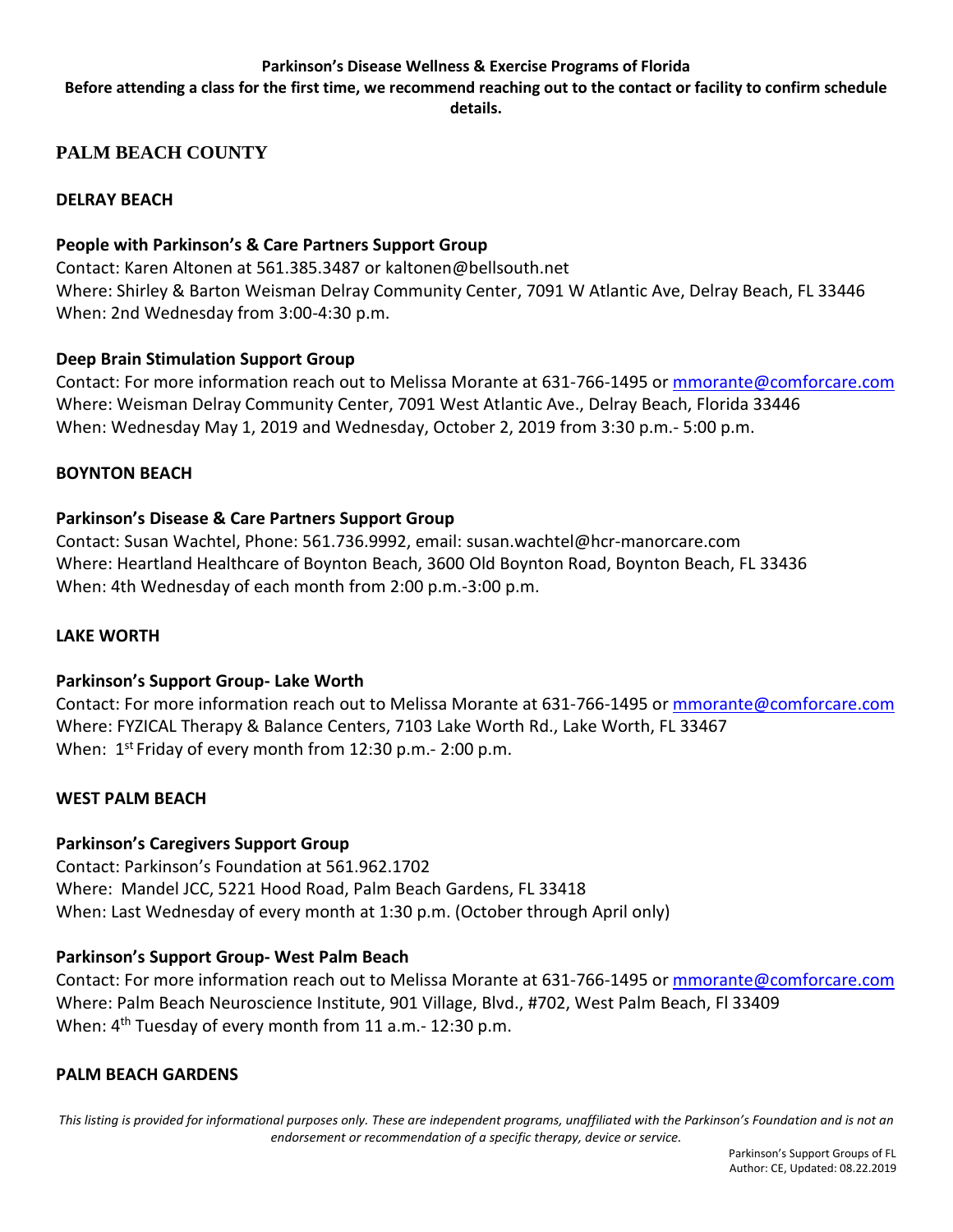**Before attending a class for the first time, we recommend reaching out to the contact or facility to confirm schedule details.**

### **Rock Steady Boxing Support Group**

Contact: Louis A. Haneef, MS, LMHC, MCAP, Certified RSB Coach at 561.460.7840 Where: 9091 North Military Trail #5, Palm Beach Gardens, FL 33410 When: Meets the first Monday of the month at 12:00 p.m.

## **Parkinson's Support Group- Palm Beach Gardens**

Contact: For more information reach out to Melissa Morante at 631-766-1495 or [mmorante@comforcare.com](mailto:mmorante@comforcare.com) Where: Discovery Village, 100 Discovery Way, Palm Beach Gardens, FL When: 2<sup>nd</sup> Tuesday of every month from 11 a.m.- 12:30 p.m.

#### **JUPITER**

Contact: Jupiter Support Group by email at [parkinsonsjupiter@gmail.com](mailto:parkinsonsjupiter@gmail.com) or Laura Kremer, LCSW at 561.209.6124 or by email at laurak@morselife.org Where: Jupiter Community Center | 200 Military Trail, Jupiter, FL 33458 When: 2nd Friday of the month from 12:30-1:30 p.m. (Caregiver Support)

## <span id="page-2-0"></span>**BROWARD COUNTY**

#### **CORAL SPRINGS**

### **Parkinson's Disease & Care Partners Support Group**

Contact: APDA South Florida Chapter, Phone: 800-825-2732, Email: adpaflorida@adpaparkinson.org Where: Broward Health Coral Springs Medical Office Complex, 3100 Coral Hills Drive, Coral Springs, Fl 33065 in Conference Room A/B

When: Meets on the 4<sup>th</sup> Tuesday of each month from 2-3:30 p.m.

#### **POMPANO BEACH**

Contact: Dave Thomson at 954.366.4794- (Residents only) Where: John Knox Village, Hibiscus Room, 651 Village Drive, Pompano Beach, FL 33060 When: Tuesday (3rd Tues): 2:00 - 3:00 p.m.

### **FORT LAUDERDALE**

### **Calvary Church (Movers and Shakers)**

Contact: Jim Branhan at 954.263.7850 Where: Calvary Chapel 2401 W Cypress Creek Road, Fort Lauderdale, FL 33309 When: 1<sup>st</sup> and 3<sup>rd</sup> Thursday of the month from 7:00 p.m.- 9:00 p.m.

### **DAVIE**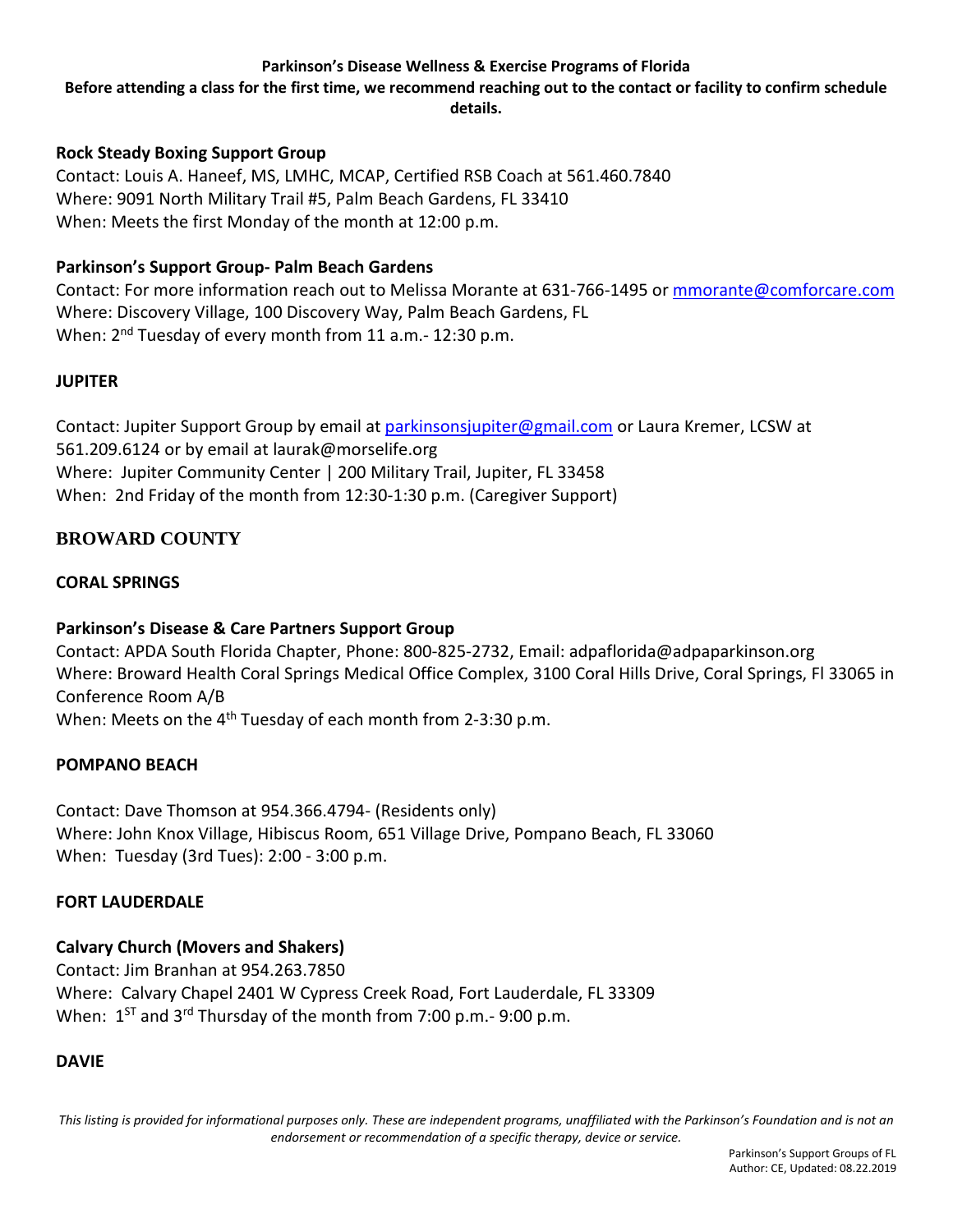**Before attending a class for the first time, we recommend reaching out to the contact or facility to confirm schedule details.**

## **Nova Southeastern University Parkinson's Support Group**

Contact: NCCOA Program Coordinators at 954.262.5843 Where: NSU Ziff Health Care Center Building Room 4273 (free valet parking) Address: 3200 S. University Dr. Davie, Fl 33328 When: 1<sup>st</sup> and 3<sup>rd</sup> Wednesday of the month (subject to change) from 10:30 a.m.- 12 p.m.

### **COOPER CITY**

## **Young/Early Onset Parkinson's Support Group**

Contact: Saul Chapnick, MSW, Email: smchapnick@gmail.com Where: Temple Beth Emet, 4807 S. Flamingo Road, Cooper City, FL 33330 When: 2nd Tuesday (odd months only) from 6:30-8:30 p.m. (even months there is an outing-TBD)

## <span id="page-3-1"></span>**MIAMI-DADE COUNTY**

### **The University of Miami South Florida Parkinson's Disease Support Group/Exercise Class**

Where: St. Catherine's West Rehabilitation Hospital, 8850 NW 122 St. Hialeah Gardens, FL 33018 (in the 3<sup>RD</sup> Floor Dining Room) (free parking)

When: First Wednesday of the month at 1 p.m.

\*The meetings will include 30 to 45 min. of Parkinson's specific exercise program by LSVT trained rehabilitation specialists

### <span id="page-3-2"></span>**PWP & Care partners | Peer led**

Contact: Ivon & Abe Bertan at 786.683.0240 or [irbertan@bellsouth.net](mailto:irbertan@bellsouth.net) Where: Baptist Health | Medical Arts Building, Health Resource Center | 8950 N Kendell Drive, Suite 105 When: 2nd Friday from 7:00-8:30pm and 3rd Saturday (in Spanish) from 12:00-2:00pm

## **MONROE COUNTY**

### **Parkinson's Support Group Key West**

Contact: Oscar Rodriguez at (305).395.2897 Where: El Siboney Restaurant, 900 Catherine St, Key West, FL 33040 (No charge except for your lunch order) When: 1<sup>st</sup> Tuesday of the month at 12:30 p.m.

## <span id="page-3-0"></span>**COLLIER COUNTY**

### **NAPLES**

**Parkinson Association of Southwest Florida, Inc. (PASFI) General Support Group** Contact: PASFI at 239.417.3465 or email: [pasfi@aol.com](mailto:pasfi@aol.com) Where: Terracina Grand, 6825 Davis Blvd, Naples, FL 34104 When: Monday's from 2:30 p.m. to 3:30 p.m. \*Please call or email for details of the PD support group.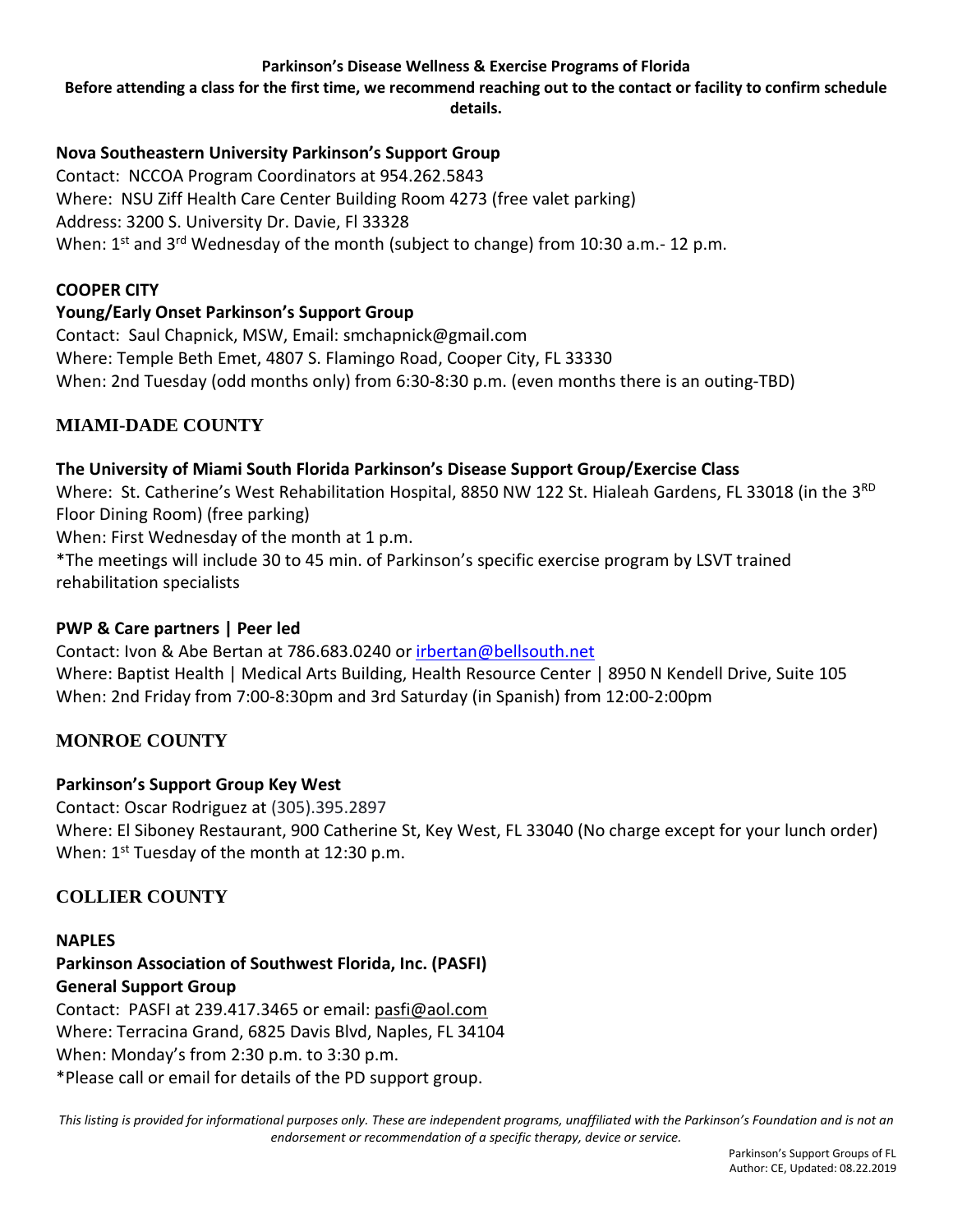**Before attending a class for the first time, we recommend reaching out to the contact or facility to confirm schedule details.**

## **Parkinson Association of Southwest Florida, Inc. (PASFI) Care Partners Support Group**

Contact: PASFI at 239.417.3465 or email: [pasfi@aol.com](mailto:pasfi@aol.com) Where: Bayshore Naples, 1260 Creekside Blvd, Naples, FL 34108 When: Every third Wednesday of the month from 2- 3 p.m. \*Please call or email for details of the PD support group.

## **BONITA SPRINGS**

# **Parkinson Association of Southwest Florida, Inc. (PASFI)**

**Support Group- Terraces Bonita Springs**

Contact: PASFI at 239.417.3465 or email: [pasfi@aol.com](mailto:pasfi@aol.com) Where: The Terraces at Bonita Springs, 26455 S Tamiami Trail, Bonita Springs, FL 34134 When: Every 2nd and 4th Thursday's of the month from 11 a.m.- 12 p.m. \*Please call or email for details of the PD support group.

# <span id="page-4-0"></span>**CHARLOTTE COUNTY**

## **PUNTA GORDA**

## **Punta Gorda Parkinson's Support Group**

Contact: Neuro Challenge Foundation for Parkinson's PASFI at 239.417.3465 or email: [pasfi@aol.com](mailto:pasfi@aol.com) Where: Punta Gorda Isles Civis Association, 2001 Shreve Street, Punta Gorda, Fl 33590 When: Every fourth Friday of the month from 10 a.m.- 11:30 a.m. \*Please call or email for details of the PD support group.

### **Care Partner Support Group**

Contact: Neuro Challenge Foundation for Parkinson's at 941-926-6413 Where: The Bean on 41 Coffee Shop, 2705 Tamiami Trial, Unit 413, Punta Gorda, Fl 33950 When: The first Tuesday of the month from 10 a.m.- 11:30 a.m.

### **PORT CHARLOTTE**

### **Port Charlotte Support Group**

Contact: Neuro Challenge Foundation for Parkinson's at 941-926-6413 Where: Murdock Baptist Church, 18375 Cochran Blvd, Port Charlotte, Fl 33948 When: On the 2<sup>nd</sup> Tuesday of the month from 1:30 p.m.- 3:00 p.m.

# <span id="page-4-1"></span>**SARASOTA COUNTY**

**VENICE**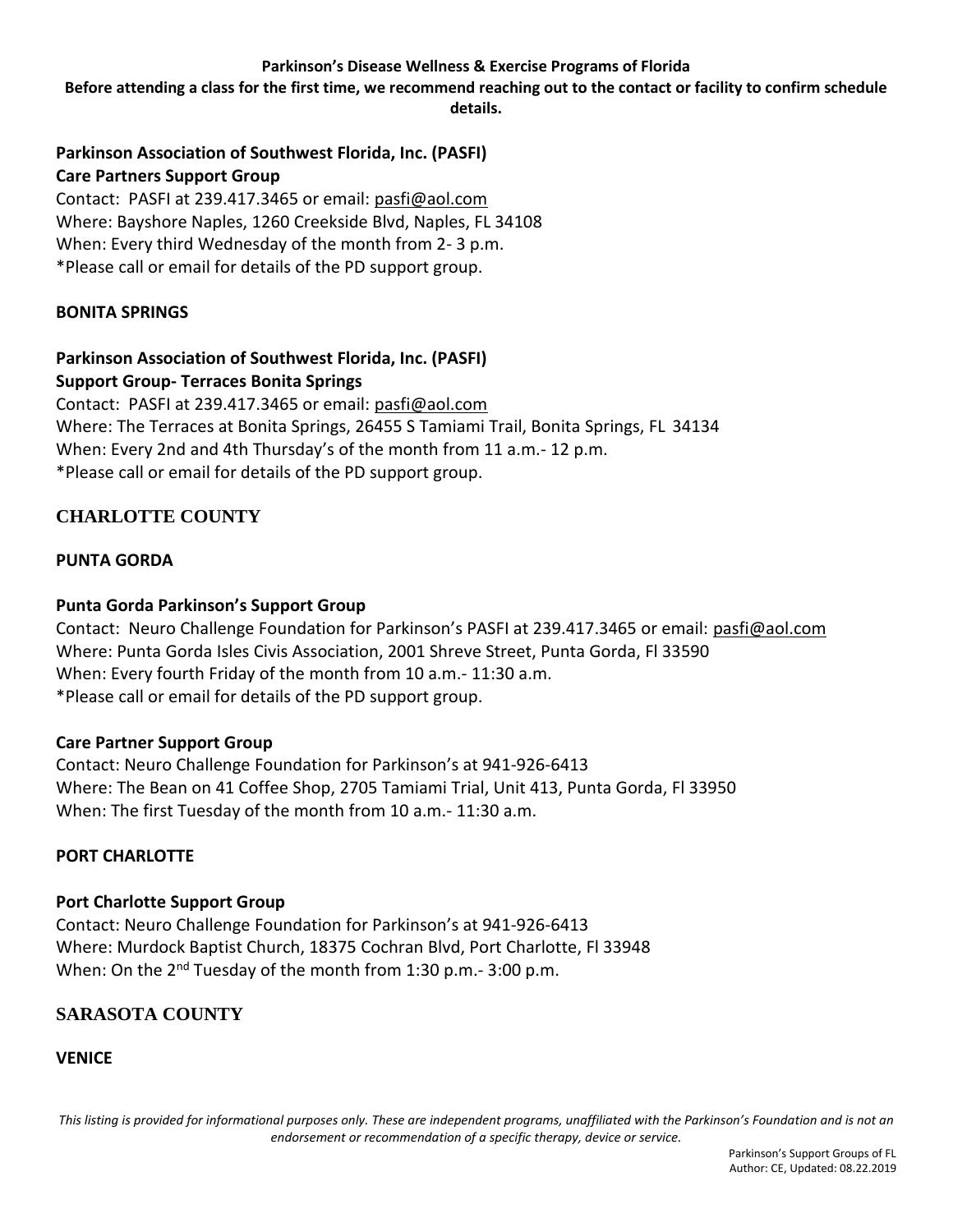**Before attending a class for the first time, we recommend reaching out to the contact or facility to confirm schedule details.**

### **Venice Care Partner Support Group**

Contact: Neuro Challenge Foundation for Parkinson's at 941-926-6413 Where: Jacaranda Public Library, 4143 Woodmere Blvd, Venice, Fl 34293 When: Every 4<sup>th</sup> Thursday of the month from 3-4:30 p.m. **SARASOTA**

#### **Sarasota Women's Parkinson's Support Group**

Contact: Neuro Challenge Foundation for Parkinson's at 941-926-6413 Where: Goodwill Manasota, 5150 N. Tamiami Trail, Sarasota, Fl 34234 When: 4<sup>th</sup> Monday of the of the month (seasonal) from October- May from 1:30 p.m.- 3 p.m.

#### **Memory Café- Strategies for Caregiver Dealing with Dementia**

Contact: Parkinson Place, Susan Belesi- Member Relations Director at 941-893-4188 ext.106 Where: Parkinson's Place, 5969 Cattleridge Blvd, Suite 100, Sarasota, Fl 34232 When: Every 3<sup>rd</sup> Friday of the month from \*Join and become a free member the Parkinson's Place to attend the support groups

#### **Parkinson's Power- Support for Patients and Caregivers**

Contact: Parkinson Place, Susan Belesi- Member Relations Director at 941-893-4188 ext.106 Where: Parkinson's Place, 5969 Cattleridge Blvd, Suite 100, Sarasota, Fl 34232 When: Every Tuesday of the month from 10 a.m.-11:30 a.m. \*Join and become a free member the Parkinson's Place to attend the support groups

### **Caregivers Only Club**

Contact: Parkinson Place, Susan Belesi- Member Relations Director at 941-893-4188 ext.106 Where: Parkinson's Place, 5969 Cattleridge Blvd, Suite 100, Sarasota, Fl 34232 When: Every Wednesday of the month from 10 a.m.-11 a.m. \*Join and become a free member the Parkinson's Place to attend the support groups

## <span id="page-5-0"></span>**MANATEE COUNTY**

### **PALMETTO**

### **Manatee Parkinson's Support Group**

Contact: Neuro Challenge Foundation for Parkinson's at 941-926-6413 Where: Riviera Palm, 926 Haben Blvd. Palmetto, Fl 34221 When: The 2<sup>nd</sup> Friday of the month from 10 a.m.- 11 a.m.

#### **LONGWOOD RANCH**

#### **Bradenton Care Partner Support Group**

Contact: Neuro Challenge Foundation for Parkinson's at 941-926-6413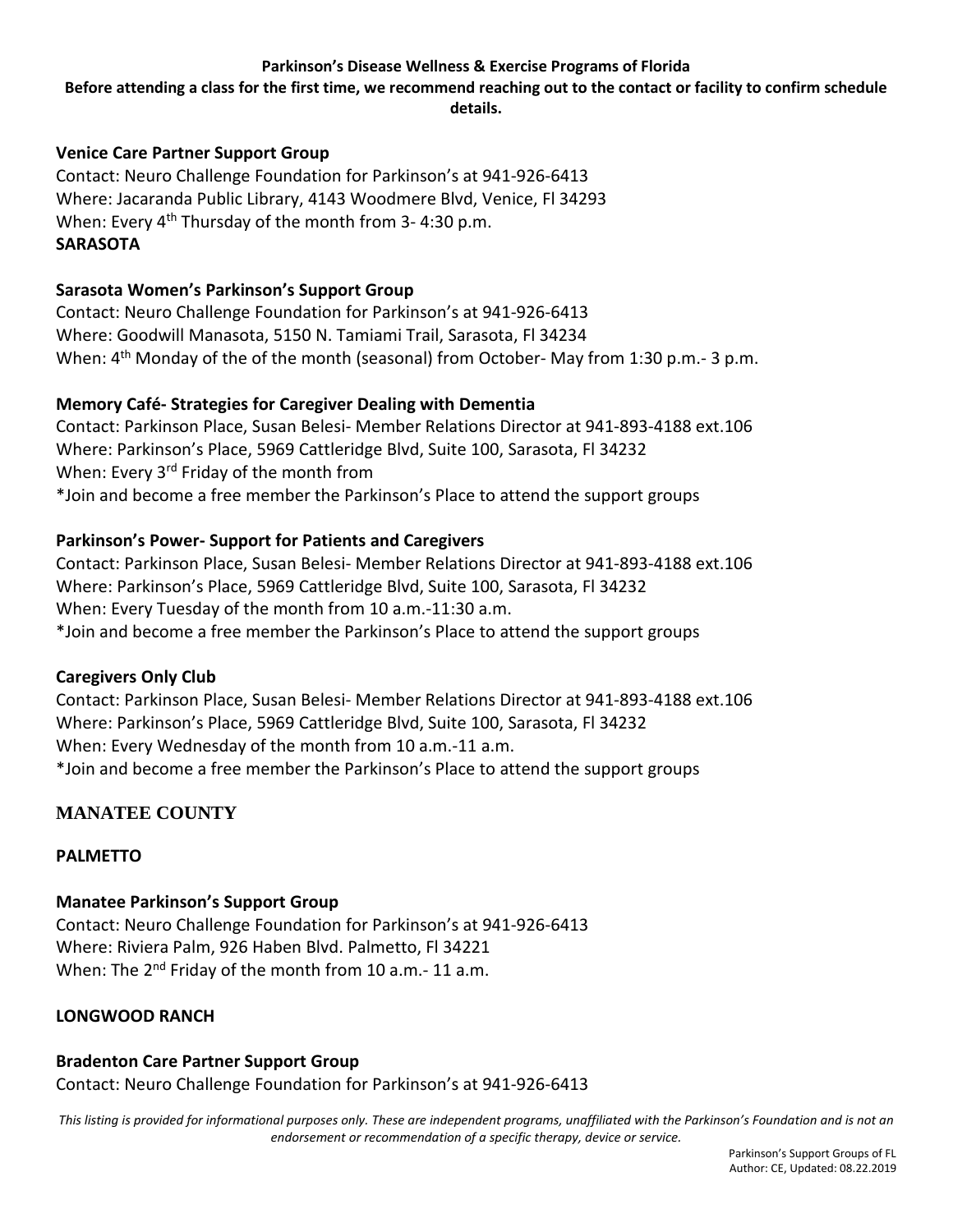**Before attending a class for the first time, we recommend reaching out to the contact or facility to confirm schedule details.**

Where: The Sheridan Lakewood Ranch, 11705 Evening Walk Drive, Lakewood Ranch, Fl 34211 When: On the 2<sup>nd</sup> and 4<sup>th</sup> Thursday's of the month from 10 a.m.- 11:30 a.m.

#### **BRANDENTON**

### **Parkinson's Wellness Club- Bradenton, Heritage Harbour**

Contact: Neuro Challenge Foundation for Parkinson's at 941-926-6413 Where: Sarasota Memorial Healthcare Center at Heritage Harbour, 1040 River Heritage Blvd. Bradenton, Fl 34212- the meeting room is located behind the Rehabilitation area. When: On the first Wednesday of the month from 10 a.m.- 11:30 a.m.

#### **Bradenton Parkinson's Support Group**

Contact: Neuro Challenge Foundation for Parkinson's at 941-926-6413 Where: Freedom Village, 6410 21<sup>st</sup> Ave. W., Bradenton, Fl 34209 When: On the 3<sup>rd</sup> Tuesday of the month from 10 a.m. - 11:30 a.m.

#### **Bradenton Women's Parkinson's Support Group**

Contact: Neuro Challenge Foundation for Parkinson's at 941-926-6413 Where: Mocha Joe's Café, 3633 Cortex Rd. W, Bradenton, Fl 34210 When: On the 3<sup>rd</sup> Friday of the month from 1:30 p.m. - 3:00 p.m.

## <span id="page-6-1"></span>**PINELLAS COUNTY**

### **ST. PETERSBURG**

### **Pinellas Parkinson's Support Group**

Contact: Neuro Challenge Foundation for Parkinson's at 941-926-6413 Where: Mirror Lake Library, 280 5<sup>th</sup> St. N. St. Petersburg, Fl 33701 When: The 3<sup>rd</sup> Monday of the month from 10 a.m.- 11:30 a.m.

#### **LARGO**

#### **The Palms of Largo at Cypress Palms Parkinson's Support Group**

Contact: Leah Einboden, Phone: (727) 385-9881, Email: [leah.einboden@thepalmsoflargo.com](mailto:leah.einboden@thepalmsoflargo.com) Where: 400 Lake Avenue NE Largo, FL 33771 When: Meets 3rd Tuesday of each month from 12:00 to 1:30 p.m., lunch is provided, RSVP required

### <span id="page-6-0"></span>**HILLSBOROUGH COUNTY**

### **SUN CITY**

### **Sun Towers Parkinson's Support Group**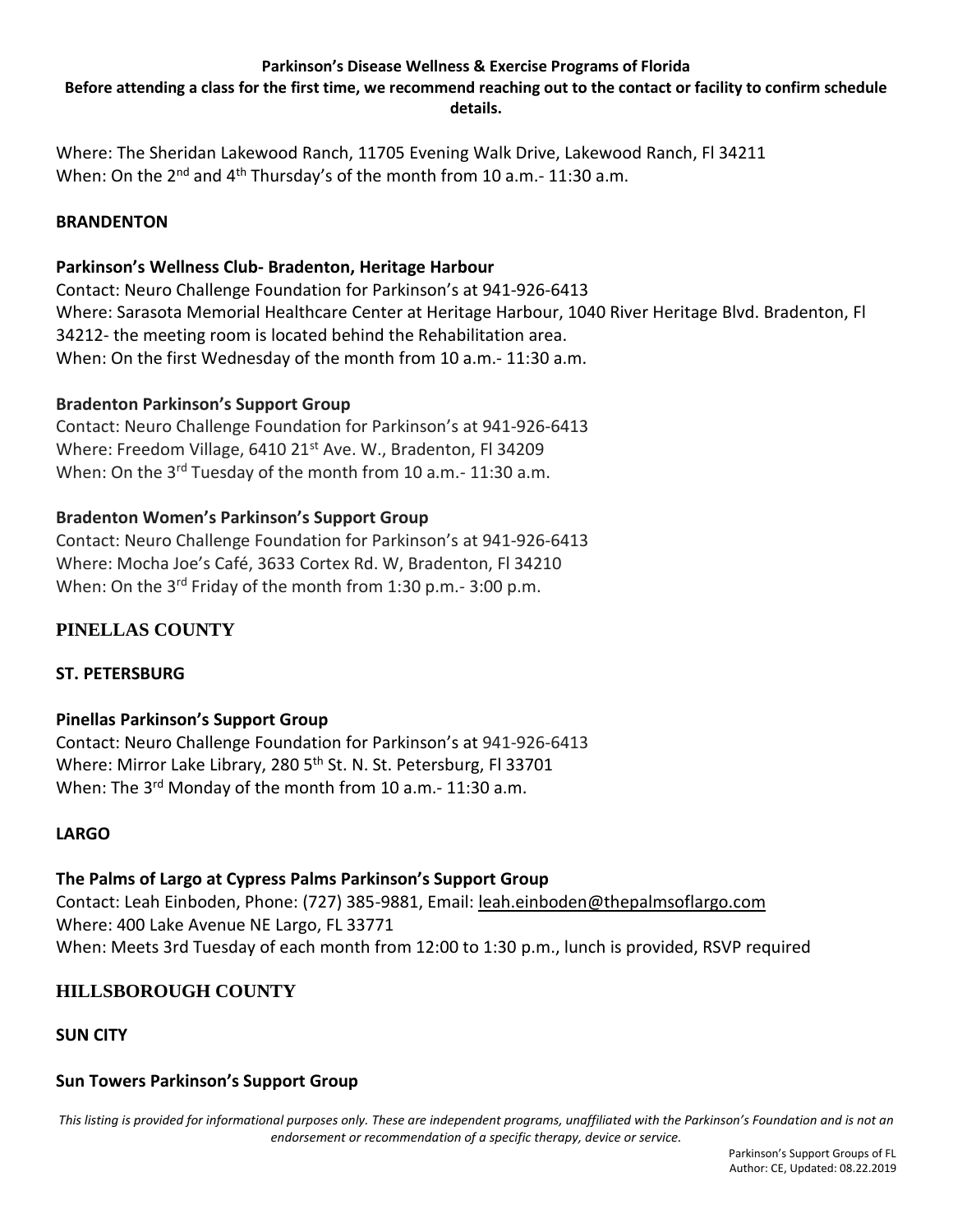**Before attending a class for the first time, we recommend reaching out to the contact or facility to confirm schedule details.**

Contact: Debbie Caneen, phone: (813) 634-3347, cell: (813) 892-2990 Email: [dcaneen@suntowersretirement.com](mailto:dcaneen@suntowersretirement.com) Where: Sun Towers – Theater, 101 Trinity Lakes Drive, Sun City Center, FL 33573 When: Meets 3rd Monday of each month from 1:30 p.m. to 3 p.m.

#### **BRANDON**

## **Brandon Parkinson's Disease Support Group**

Phone: 813-661-8998 Where: Hawthorne Health & Rehabilitation Media Center, 851 West Lumsden Rd Brandon, Florida When: Meets 3rd Thursday of every month from 2:00 to 3:00 p.m. \*Be sure to call to confirm meeting details

### **TAMPA**

## **North Tampa Parkinson's Action Group (NTPAG)**

Contact: Valerie Herrero, Phone: 813-390-2662, Email: [vherrero52@hotmail.com](mailto:vherrero52@hotmail.com)  Where: Jewish Community Center on the Cohn Campus, 13009 Community Campus Dr. Tampa, FL 33625 When: Meets on the 3<sup>rd</sup> Tuesday of each month from 1:00 p.m. to 3:00 p.m.

#### **Parkinson's Foundation Wellness Initiative**

### *Caregivers Support Group*

USP Contact: Leight Harrell, 813-396-0796 or [leighharrell@health.usf.edu](mailto:leighharrell@health.usf.edu) JCC contact: Pnina Levermore, 813-291-2253 or [Pnina.Levermore@jewishtampa.com](mailto:Pnina.Levermore@jewishtampa.com) Where: Jewish Community Center on the Cohn Campus, 13009 Community Campus Dr. Tampa, FL 33625 When: Meets each Friday of the month from 1:30 to 2:30 p.m.

### **Parkinson's Foundation Wellness Initiative Patient Support Group**

USP Contact: Leight Harrell, 813-396-0796 or [leighharrell@health.usf.edu](mailto:leighharrell@health.usf.edu) JCC contact: Pnina Levermore, 813-291-2253 or [Pnina.Levermore@jewishtampa.com](mailto:Pnina.Levermore@jewishtampa.com) Where: Jewish Community Center on the Cohn Campus, 13009 Community Campus Dr. Tampa, FL 33625 When: Meets each Friday of the month from 12:00 PM to 1:00 p.m.

### **South Tampa Parkinson's Support Group**

Contact: Betsy Barber at (813) 787-2223[; betsy.barber@yahoo.com](mailto:betsy.barber@yahoo.com) Contact: Frank Marcia at (813) 240-5024 Where: South Tampa YMCA, 4411 S Himes Ave, Tampa, FL 33611 When: Meets  $1^{st}$  Tuesday of each month from 11:30 to 1 p.m.

## <span id="page-7-0"></span>**PASCO COUNTY**

### **NEW PORT RICHEY**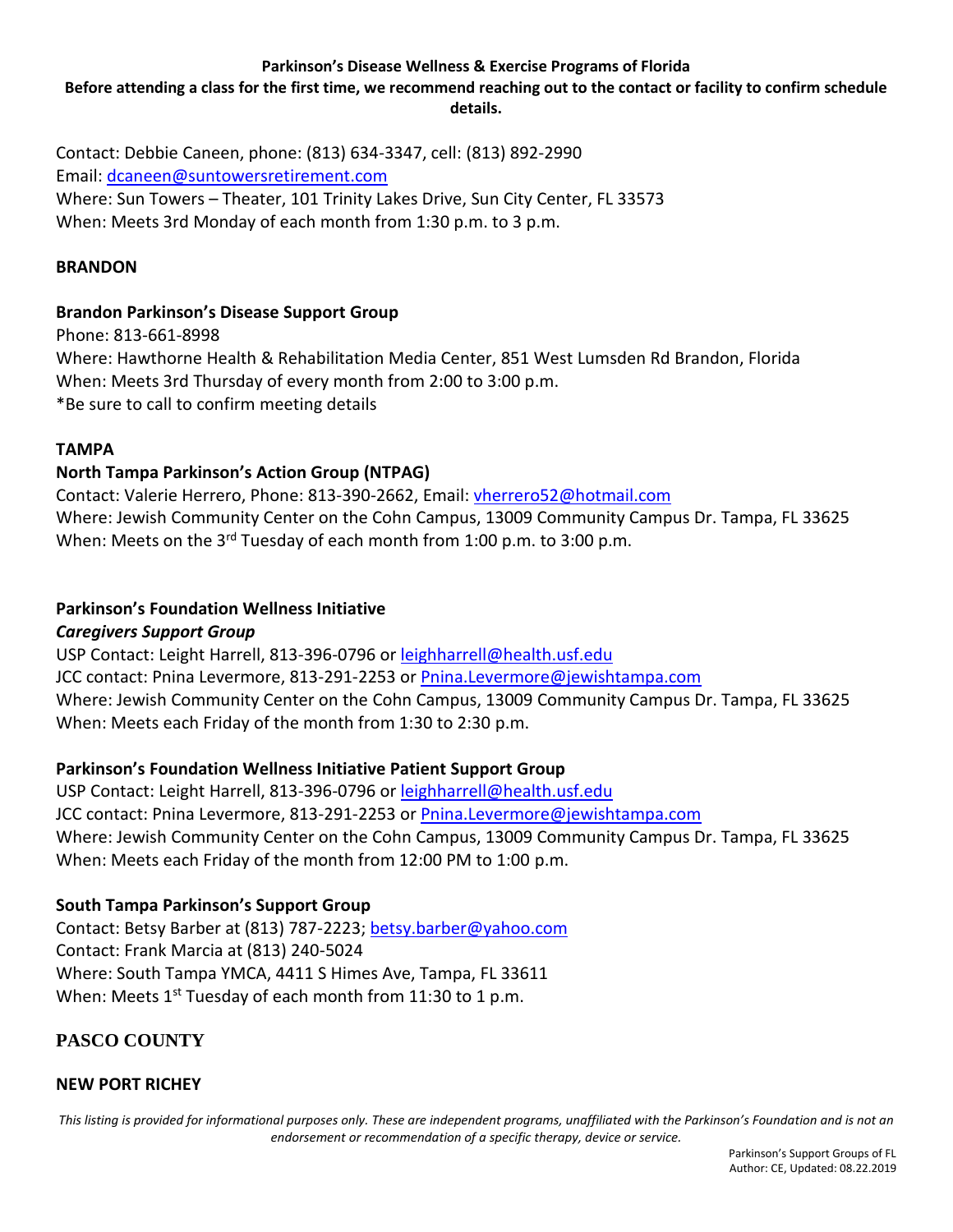**Before attending a class for the first time, we recommend reaching out to the contact or facility to confirm schedule details.**

## **New Port Richey Parkinson's Support Group**

Contact: Laura Crawford, phone: (813) 760-1525, email[: LReinking@mac.com](mailto:LReinking@mac.com) Where: Family Fitness Center at 4028 Little Rd., Trinity, FL, 34655 When: Meets the 1st Monday of each month at 2:30 p.m.

## <span id="page-8-1"></span>**HERNANDO COUNTY**

### **SPRING HILL**

**The Residence at Timber Pines Parkinson's Support Group** Contact: Jay Michael at (352) 683-9009 or mobile phone: 352-942-9761 Where: The Residence at Timber Pines, 3140 Forest Road Spring Hill, FL 34606 When: Meets 1st Monday of each month at 1:30 p.m. on the 3rd floor

## **Spring Hill Parkinson's Support Group**

Contact: Ramona DesLauries at 352-796-0596 Where: Spring Hill Enrichment Center, 11375 Cortez Blvd. (behind Oak Hill Hospital) When: Meets 1st Monday of the month, 1:00 - 3:00 p.m. \*Please call for more information on other PD programs such as Tai Chi and Body Fitness for PD.

# <span id="page-8-0"></span>**CITRUS COUNTY**

### **CRYSTAL RIVER**

### **Parkinson's Disease Outreach Group**

Contact: Seven Rivers Regional at 352-795-0534 Where: Senior Circle Center, 11537 West Emerald Oaks Drive, Crystal River, Fl 34428 When: Meets on the 2<sup>nd</sup> Thursday of the month from 2:30 -3:30 p.m.

## <span id="page-8-2"></span>**SUMTER COUNTY**

## **THE VILLAGES**

### **The Village People with Parkinson's**

For Lake County, contact: Bill Gray at 352-753-2890 For Sumter & Marion Counties contact Pat Pipa at 352-751-3685, pipipa1622@embarqmail.com or Marge Gorman at 352-259-8853 Where: American Legion on Rolling Acres near 466 on the 2nd Wednesday at 3:00 p.m. to 5:00 p.m. \*Early-onset PD: contact Oscar Alzate at 352-307-9708

## **The Parkinson's Ladies of the Villages**

This listing is provided for informational purposes only. These are independent programs, unaffiliated with the Parkinson's Foundation and is not an *endorsement or recommendation of a specific therapy, device or service.* Contact: Melinda Adams at 517-420-4020 Where: The Churchill Street Recreation CENTER, 2375 Churchill Downs, The Villages, Fl 32162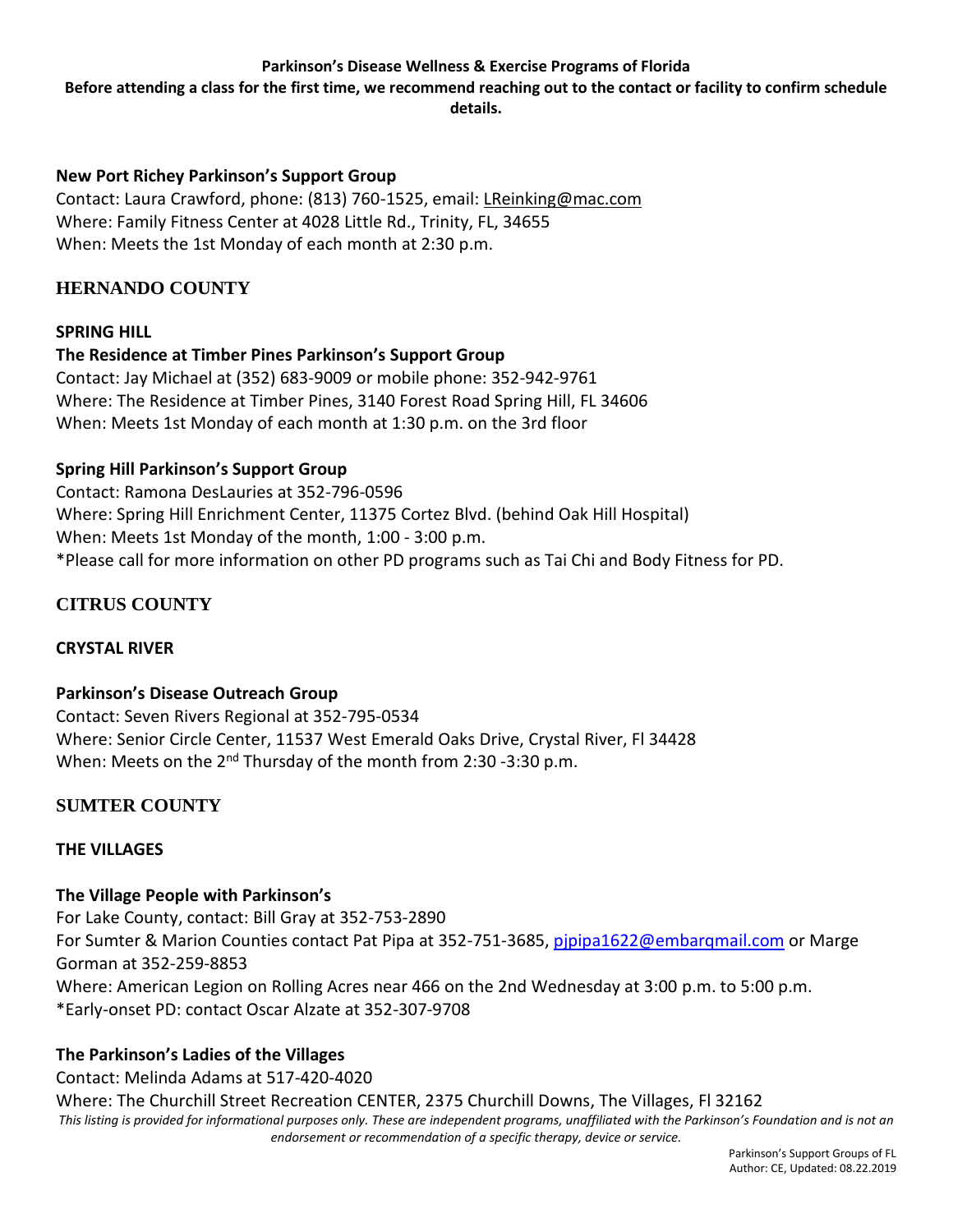**Before attending a class for the first time, we recommend reaching out to the contact or facility to confirm schedule details.**

When: On the 3<sup>rd</sup> Wednesday of the month from 10 a.m.- 11:50 a.m.

#### **Tierra del Sol Caregivers Support Group (Women)**

Contact: Karen Eicher at 941-962-0017 Where: Tierra del Sol Recreation Center, 806 San Marino Drive, The Villages, Fl 32159 When: Every Monday at 8:30 a.m.- 10:20 a.m.

## <span id="page-9-0"></span>**LAKE COUNTY**

### **TAVERES**

Contact: AdventHealth Parkinson Outreach Center 407-303-5295 Where: AdventHealth Waterman Creation Conference Center, 1000 Waterman Way, Tavares, FL 32778 When: On the 2<sup>nd</sup> Monday of each month from 1-3 p.m.

# **\*Presentations and support-group meetings are for both patients and care partners.**

#### **CLERMONT**

#### **Clermont Support Group**

Contact: Deborah Snow, Email: [Deborah.snow@bioclinica.com](mailto:Deborah.snow@bioclinica.com) Where: Cooper Memorial Library 2525 Oakley Seaver Dr. in Clermont, FL 34711, Meeting Room TBA When: Meets on the 3rd Tuesday of each month at 3:00 p.m.; contact prior to going to confirm details

#### **LAKE LADY**

### **Lake County PD Support Group**

Phone: 352-775-2952, email: [caregiverresourcecenter@gmail.com](mailto:caregiverresourcecenter@gmail.com) Where: Tri County Caregiver Resource Center, 16770 US-441, Lady Lake, FL Suite 607 \* Please call or email for details of the PD support group. \* Provide services to caregivers and patients with all types of neurological conditions.

## <span id="page-9-1"></span>**POLK COUNTY**

#### **LAKELAND**

### **Lakeland Parkinson's Support Group**

Contact: Ginny Wolfe, phone: (863) 224-3264, email: [vzwolfe@aol.com](mailto:vzwolfe@aol.com) Where: Lakeland Volunteers in Medicine/Family Fundamentals Building (formerly the John Cox Elementary School), 1021 Lakeland Hills Blvd, Lakeland, FL 33805 When: Meets 2nd Wednesday of each month from 1:00 to 2:00 p.m.

### **Lakeland Parkinson's Caregivers Support Group**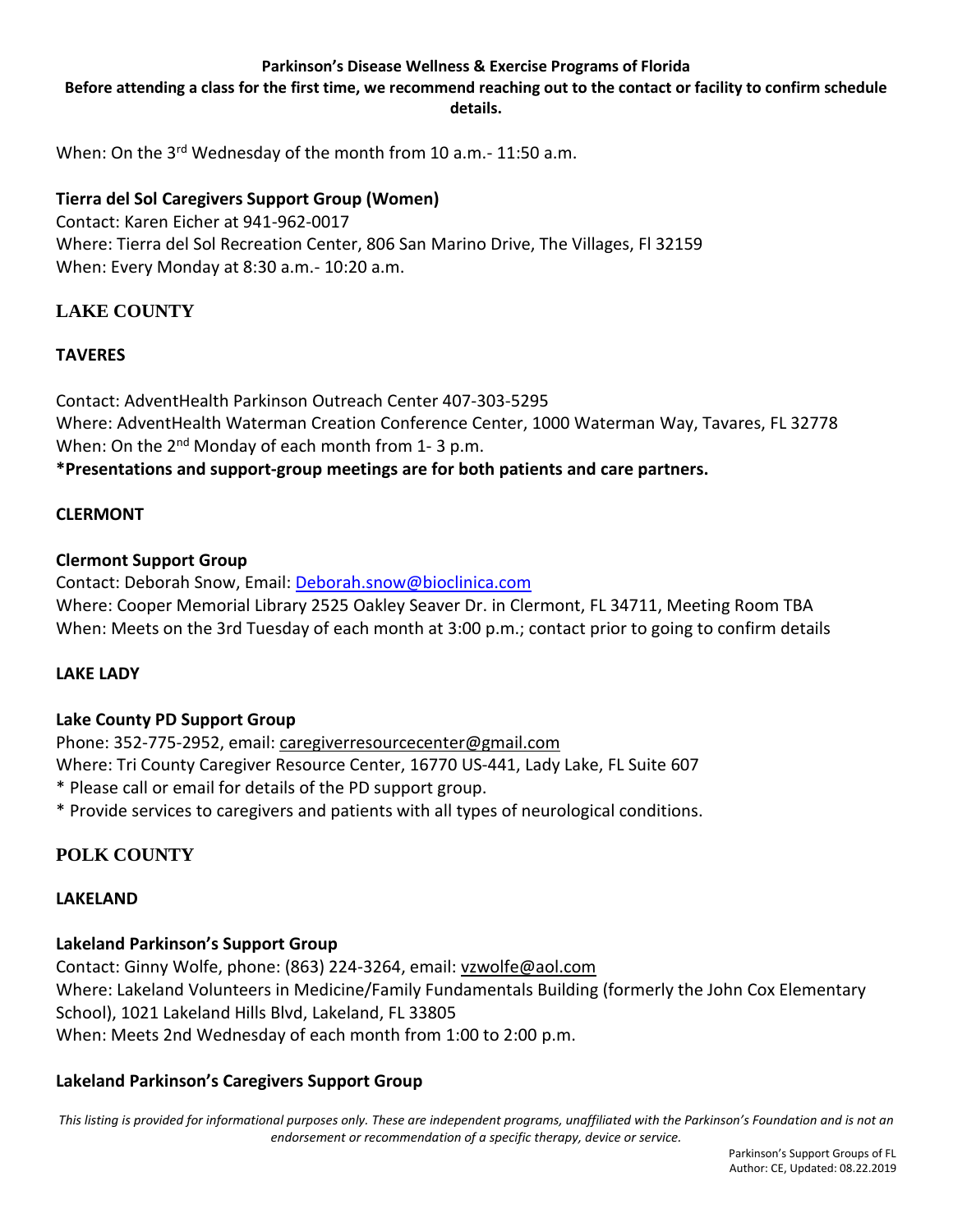**Before attending a class for the first time, we recommend reaching out to the contact or facility to confirm schedule details.**

Contact: Ginny Wolfe, phone: (863) 224-3264, email: [vzwolfe@aol.com](mailto:vzwolfe@aol.com) Where: Lakeland Volunteers in Medicine/Family Fundamentals Building (formerly the John Cox Elementary School), 1021 Lakeland Hills Blvd, Lakeland, FL 33805 When: Meets 4th Wednesday of each month from 1:00 to 2:00 p.m.

# <span id="page-10-2"></span>**MARTIN COUNTY**

## **STUART**

## **Living with Parkinson's Support Group**

Contact: Allegro at 772-223-0883 Where: Allegro Stuart, 3400 SE Aster Lane, Stuart, Fl 34994 When: On the 2<sup>nd</sup> Wednesday of the month at 3 p.m. *\*Parkinson's Support Group conducted by Erick Anderson, R.N. This support group is open to everyone throughout the Stuart community.*

## **Symphony at Stuart- Parkinson's Support Group**

Contact**:** Symphony at Stuart at 772-200-3627 or Laura Kremer, LCSW at 561-386-2879 or by email at laurak@morselife.org Where: The Symphony, 4900 SE Willoughby Blvd, Stuart, FL 34997 (the corner of Willoughby and Pomeroy) When: 2nd Monday from 1:30-2:30pm (During the summer Stuart and Port St. Lucie groups combine)

### **PORT ST. LUCIE**

### **Harbor Place- Port St. Lucie**

Contact: For more information, contact Laura Kremer at 561-386-2879 or [LauraK@morselife.org](mailto:LauraK@morselife.org) Where: Harbor Place, 3700 Jennings Road, Port St. Lucie, Fl 34952 When: Every 3<sup>rd</sup> Tuesday of the month from 2-3 p.m. \*Sponsored by the American Parkinson's Disease Association

## <span id="page-10-1"></span>**INDIAN RIVER COUNTY**

### **VERO BEACH**

### **Alzheimer's and Parkinson's Association of Indian River County- Support Groups**

Contact: (772) 563-0505, Email: [info@alzpark.org](mailto:info@alzpark.org)

Where: Alzheimer & Parkinson Association of IRC, 2300 5<sup>th</sup> Avenue, Suite 150, Vero Beach, FL 32960 When:

- Caregivers Only Support Group: Last Tuesday of the month 2:45 p.m.
- PD patients and caregivers: Last Wednesday of the month 10:30 a.m.

## <span id="page-10-0"></span>**BREVARD COUNTY**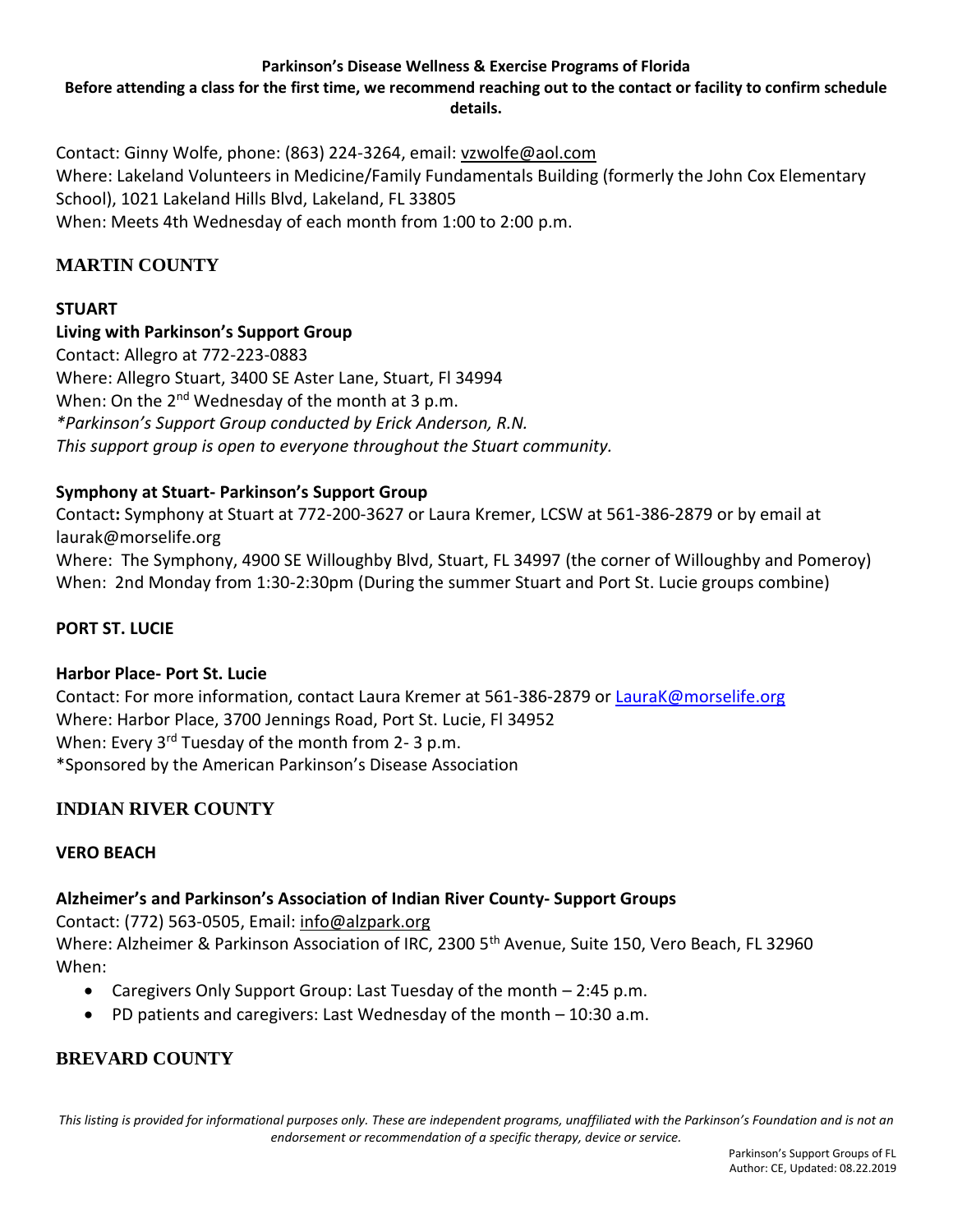**Before attending a class for the first time, we recommend reaching out to the contact or facility to confirm schedule details.**

## **COCOA**

## **Central Brevard Support Group**

Contact: Parkinson's Support Group of Brevard County Where: 308 Forrest Ave, Cocoa, FL 32922, USA When: On the 2<sup>nd</sup> Monday of the month from 2-4 p.m.

## **VIERA**

## **IRCC Support Group**

Contact: Parkinson's Support Group of Brevard County Where: 8085 Spyglass Hill Road, Viera, Fl 32940 When: On the 1st Monday of the month from 10 a.m.-11:30 a.m.

#### **PALM BAY**

## **South Brevard Support Group- RiverView Senior Resort**

Contact: Jack Bibb at 321-432-0667 or by email at majjak@cfl.rr.com Where: RiverView Senior Resort, 3490 Gran Ave, Palm Bay, Fl 32905 When: On the 1<sup>st</sup> Friday of the month from 10 a.m. - 12 p.m.

### **TITUSVILLE**

### **North Brevard Support Group**

Contact: Parkinson's Support Group of Brevard at 321-622-5845 Where: 931 N Washington Ave, Titusville, FL 32796, USA When: Every 3<sup>rd</sup> Wednesday of the month from 2-4 p.m.

#### **MELBOURNE**

### **South Brevard Support Group- The Fountains of Melbourne**

Contact: Parkinson's Support Group of Brevard at 321-622-5845 Where: The Foundations of Melbourne, 4451 Stack Blvd, Melbourne, Fl 32901 When: On the 4<sup>th</sup> Thursday of the month from 1:30-3:30 p.m. \*Expect for the months of November and December due to the holidays

## <span id="page-11-0"></span>**OSCEOLA COUNTY**

### **CELEBRATION**

**AdventHealth Celebration- Osceola County Support Group** Contact: AdventHealth Parkinson Outreach Center 407-303-5295 Where: AdventHealth Celebration, Palms Conference Room, 400 Celebration Place, Celebration Fl 34747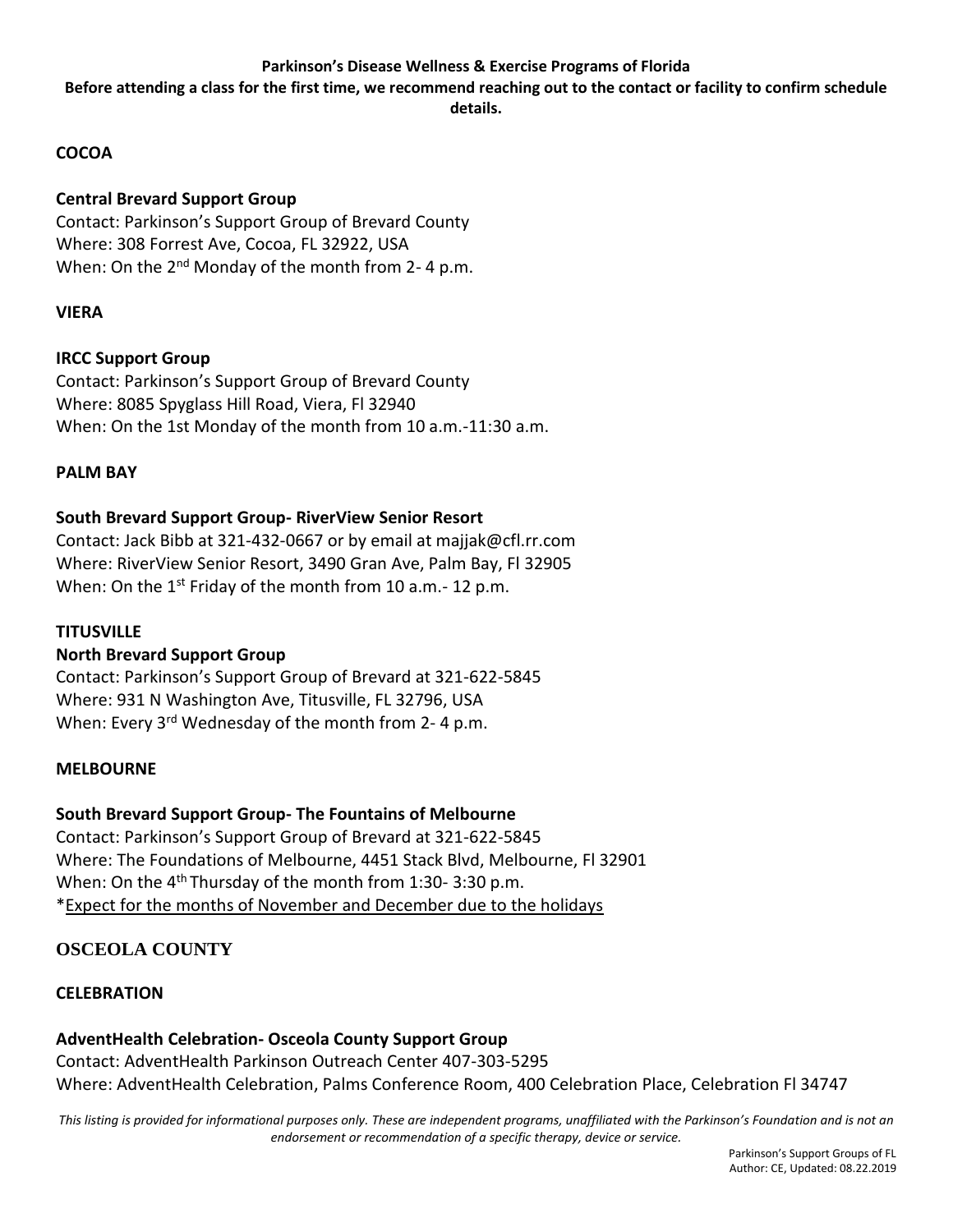**Before attending a class for the first time, we recommend reaching out to the contact or facility to confirm schedule details.**

When: On the 3<sup>rd</sup> Wednesday of the month from 1:30 -2:30 p.m. Caregiver meeting Pedaling for Parkinson's, 2:30 p.m.- 3:30 p.m. Support group meeting and presentation

## **KISSIMMEE**

## **Kissimmee Parkinson's Support Group**

Contact: Rose Babcock, phone:(407) 847-9110, email: [babcockr@selectmedical.com](mailto:babcockr@selectmedical.com) Where: Select Physical Therapy, 501 E Oak St, Suite D, Kissimmee, FL 34744 When: Meets the 2<sup>nd</sup> Thursday of the month at 6:15 p.m.

### **Spanish Parkinson's Support Group**

Contact: Parkinson's Outreach Center at 407-303-5295 or Gloria Puerto at 407-907-5592 Where: Vitas Osceola County, 3700 Commerce Blvd., Suite 200, Kissimmee, Fl 34741 When: Feb 22, Mar 29, Apr 26, May 24, Jun 28, Jul 26, Aug 23, Sep 27, Oct 25, Nov 22 from 10 a.m. to 12 p.m.

# <span id="page-12-0"></span>**ORANGE COUNTY**

## **ORLANDO**

## **Young Onset Parkinson's Disease Support Group**

Contact: AdventHealth Parkinson Outreach Center at 407-303-5295 When: Meetings are held on the 1st Thursday evening of each month from 6:30 to 8 p.m. and includes educational presentations and group discussions.

\*To join contact the AdventHealth Parkinson Outreach Center

### **Parkinson's Disease Support Group**

Contact: AdventHealth Parkinson Outreach Center at 407-303-5295 Where: Florida Hospital Seventh- day Adventist Church, 2800 N. Orange Ave., Orlando, Florida 32804 When: On the 2<sup>nd</sup> and 4<sup>th</sup> Tuesday of each month at 10 a.m.

## <span id="page-12-1"></span>**SEMINOLE COUNTY**

### **LONGWOOD**

### **Parkinson's Disease Support Group**

Contact: AdventHealth Parkinson Outreach Center at 407-303-5295 Where: St. Stephen's Lutheran Church, 2140 W SR 434, Longwood, Fl 32779 When: On the 2<sup>nd</sup> and 4<sup>th</sup> Tuesday of each month at 10 a.m.

## <span id="page-12-2"></span>**VOLUSIA COUNTY**

### **DAYTONA BEACH**

### **Daytona Beach PD Support Group**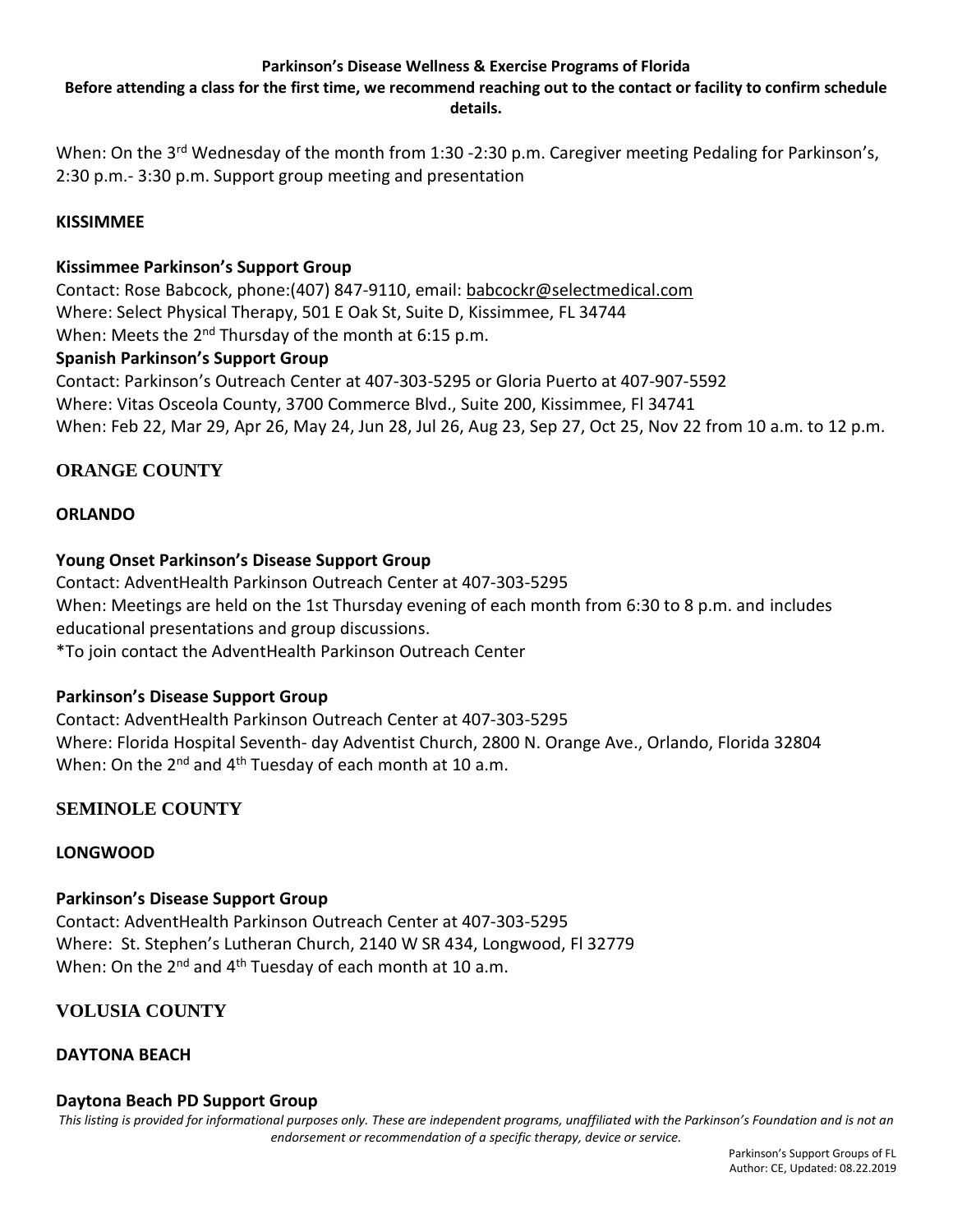**Before attending a class for the first time, we recommend reaching out to the contact or facility to confirm schedule details.**

Please contact Vince Kinself at 386-871-4193 or by email at [parkinsondaytona@gmail.com](mailto:parkinsondaytona@gmail.com)

## **Parkinson's Support Group and Parkinson's Caregivers Support Group- Holly Hill**

Contact: To RSVP, call 386-226-9110 Facilitators: Nancy Dawson, LCSW and Julie Randolph, LCSW Where: Bishop's Glen, 900 LPGA Blvd, Daytona Beach, FL 32117 When: Meets on the 1<sup>st</sup> Tuesday of the month at 2:15 p.m.

## <span id="page-13-1"></span>**MARION COUNTY**

### **Mind and Motion Parkinson's Support Network**

Presentations and support group meetings Contact: Rod at (352) 861-9751, or Peter at 407-619-3736 Where: Master the Possibility Education Center, Circle Square Commons**,** SW 80th St, Ocala, FL 34481 When: Always the last Friday of the month, 1:00 p.m. to 3:00 p.m. \*Please review their website: [www.mindandmotion.org,](http://www.mindandmotion.org/) for more information.

# <span id="page-13-0"></span>**FLAGLER COUNTY**

## **FLAGLER BEACH**

### **Flagler Area Parkinson's Support Group and Parkinson's Caregivers Support Group**

Contact: To RSVP, call 386-425-3734 Facilitators: Nancy Dawson, LSCW and Marianne Chapin, LCSW Where: United Methodist Church, 1520 S. Daytona Avenue, Flagler Beach, Fl 32136 When: The 2<sup>nd</sup> Wednesday of every month from 1-3 p.m.

### **PALM COAST**

### **Palm Coast PD Support Group**

Please contact Laurel Gaddy at 386-586-4420 or by email at [laurel.gaddy@ahss.org](mailto:laurel.gaddy@ahss.org) for details on this support group.

### <span id="page-13-2"></span>**ST. JOHNS COUNTY**

### **ST. AUGUSTINE**

**St Augustine Parkinson's Disease Support Group (PDSG)** Contact: Melanie Lomaglio, phone: 904-501-8779. Email: [Melanie@starsrehab.org](mailto:Melanie@starsrehab.org) Where: STARS Rehab, 105 Mariner Health Way, St Augustine, FL, 32086 Please visit their website for more information: <https://starsrehab.org/parkinsons-support-group/>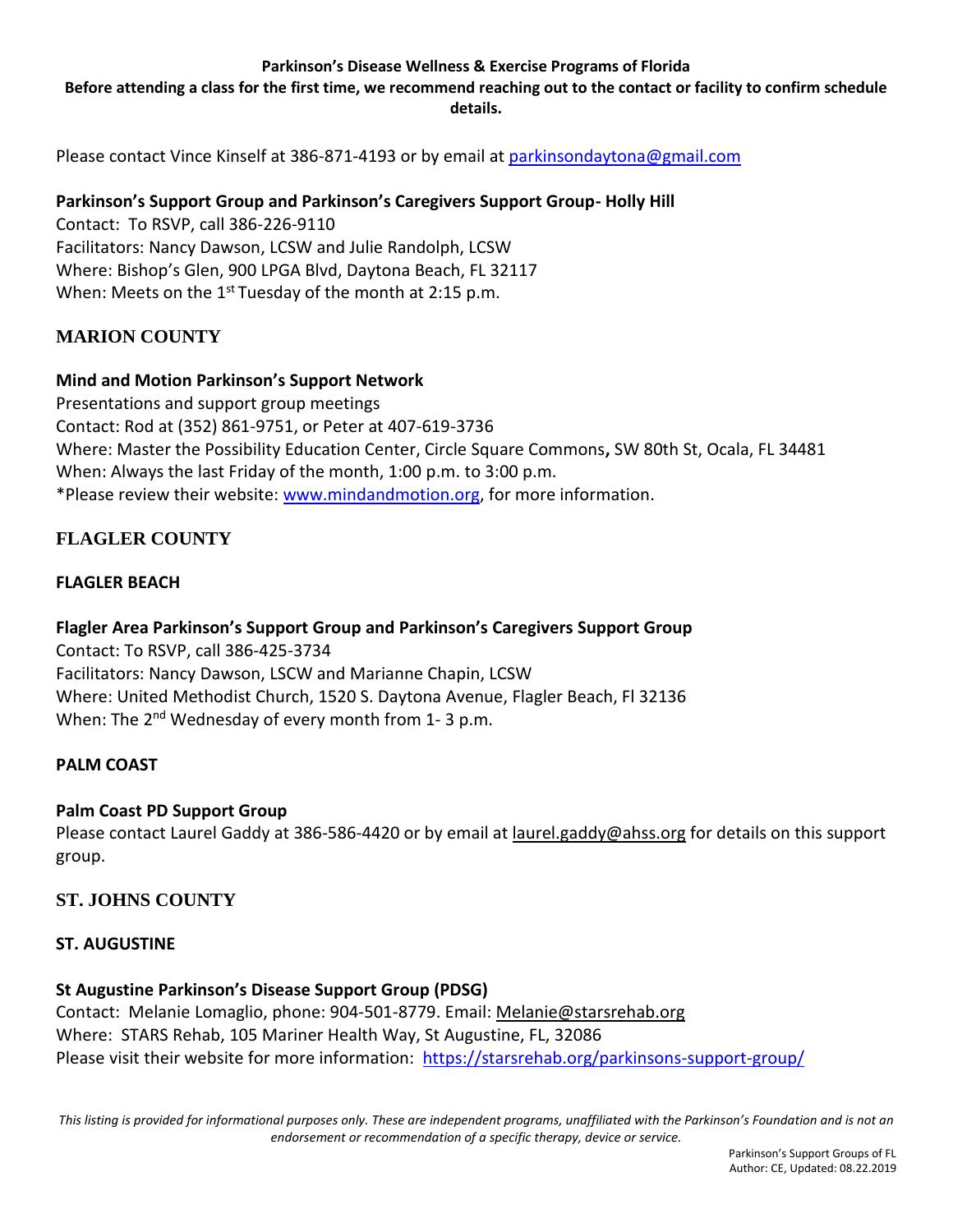**Before attending a class for the first time, we recommend reaching out to the contact or facility to confirm schedule details.**

## <span id="page-14-2"></span>**NASSAU COUNTY**

### **FERNANDINA BEACH**

Contact: Lee Collins, Email: [Texasskipper@att.net](mailto:Texasskipper@att.net) Where: Nassau County Council on Aging Facility, 1901 Island Walkway, Fernandina Beach, FL 32034 When: Meets on the third Thursday of each month at 7:00 p.m.

## <span id="page-14-1"></span>**DUVAL COUNTY**

**JACKSONVILLE UF Health Jacksonville Parkinson's Disease Support Group** Contact: Lisa Smith, 904-244-9480, [lisa.smith@jax.ufl.edu](mailto:lisa.smith@jax.ufl.edu) Where: 580 West 8<sup>th</sup> St, Jacksonville, FL 32209 When: Second Wednesday of each month at 11:30 a.m.

#### **Parkinson Support Group**

Contact: Karen Perrin, phone: 904-244-9719, email: [Karen.Perrin@jax.ufl.edu](mailto:Karen.Perrin@jax.ufl.edu) Where: Shands at Jacksonville, Tower 1, 2nd Floor, Mason Room. 580 West 8th Street. Jacksonville, FL 32209 When: Meets 2nd Wednesday of every month at 11:30AM-1:30 p.m.

#### **Parkinson's Disease and Related Diseases Support Group**

Contact: Anne Martin, phone: (904) 953-6523, email: [martin.anne@mayo.edu](mailto:martin.anne@mayo.edu) Where: Mayo Clinic, Cannaday Building, Room 1107, 4500 San Pablo Road, Jacksonville, FL 32224 When: 1st Wednesday each month; 12:30 – 1:30 p.m.

### **JACKSONVILLE BEACH**

**Parkinson's Disease Support Group for Patients and Caretakers**

Contact: Carol Rishel, phone: (904) 247-7876, email: [csrishel@gmail.com](mailto:csrishel@gmail.com) Where: Palms Presbyterian Church, 3410 3rd St S, Jacksonville Beach, FL 32250 When: Each Thursday, 10:00 AM to 12:00 p.m. \*Those with any movement disorders are welcome.

<span id="page-14-0"></span>**Southside of Jacksonville Beach**, please contact Michelle Prosje: [info@neuropsychnfl.com](mailto:info@neuropsychnfl.com)

## **CLAY COUNTY**

### **ORANGE PARK**

### **Orange Park Support Group**

Contact: Stan Harris, Phone: (904) 860-2471, Email: [dsharrisjr@gmail.com](mailto:dsharrisjr@gmail.com) Where: Orange Park Public Library Meeting Room, 2054 Plainfield Ave.; Orange Park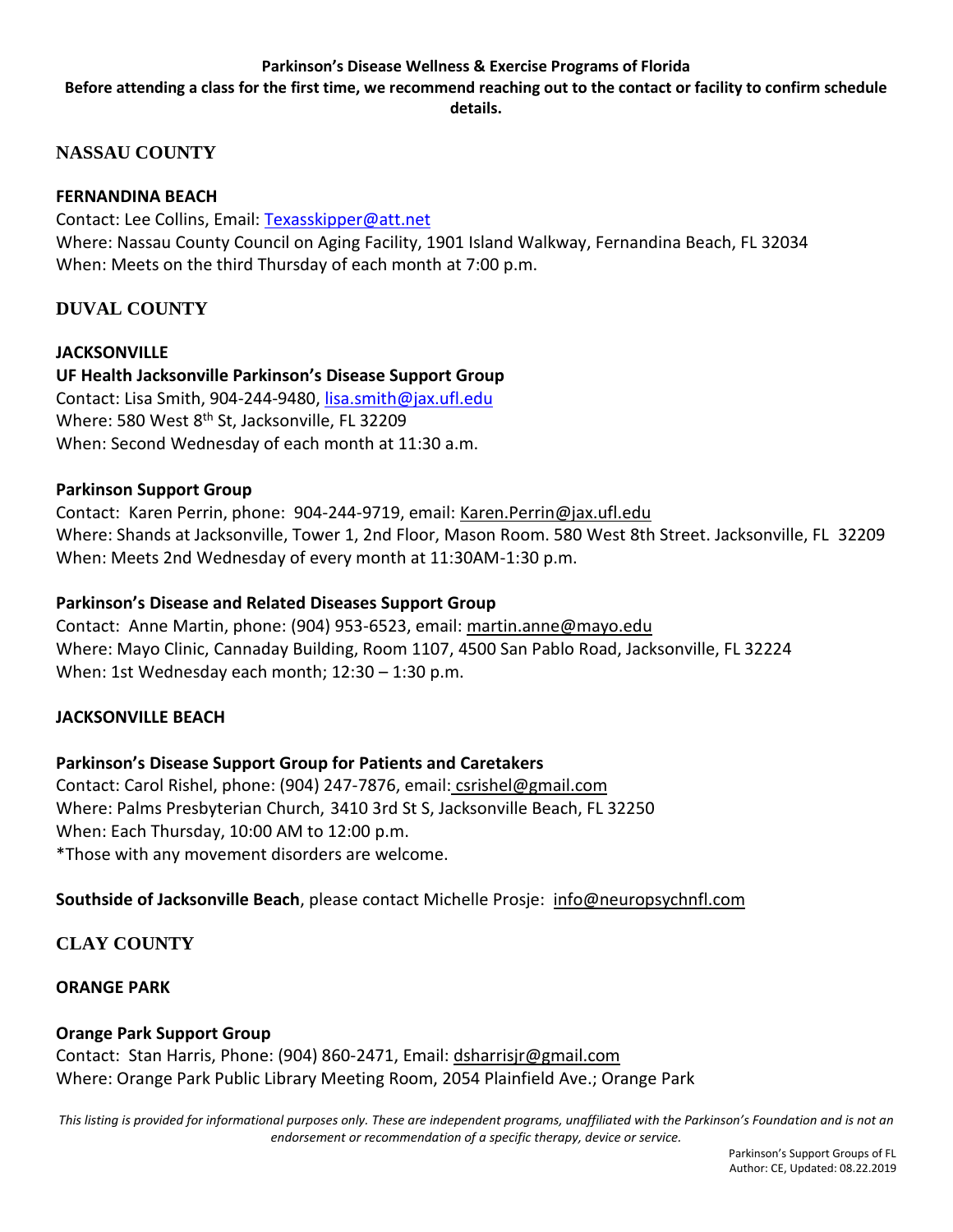**Before attending a class for the first time, we recommend reaching out to the contact or facility to confirm schedule details.**

When: Meets 3rd Saturday of each month, begins at 2:00 p.m.

#### **Orange Park Support Group Caregivers Support Group**

Contact: Elaine Balcom, Email: [evesmimi2@gmail.com](mailto:evesmimi2@gmail.com) Where: Orange Park Public Library, 2054 Plainfield Ave, Orange Park, FL 32073 When: Meets on the 1st Saturday of each month at 10:00 a.m.

## <span id="page-15-0"></span>**[ALACHUA COUNTY](#page-0-0)**

#### **GAINESVILLE**

### **Gainesville Parkinson's Support Group**

Contact: Amanda Fessenden, phone: 352-294-5434, email: [amanda.fessenden@neurology.ufl.edu](mailto:amanda.fessenden@neurology.ufl.edu) Where: UF Center for Movement Disorders and Neurodegeneration, 3450 Hull Road, 3rd floor When: 3<sup>rd</sup> Friday of each month, 12:30 - 2:30 p.m.

#### **Gainesville Young Onset Parkinson's Disease (YOPD)**

Contact: Amanda Fessenden, phone: 352-294-5434, email: [amanda.fessenden@neurology.ufl.edu](mailto:amanda.fessenden@neurology.ufl.edu) Where: United Church of Gainesville; Seminar Room A, 1624 NW 5th Avenue, Gainesville FL 32603 When: 2nd Monday of each month, 6:30-8:00 p.m.

### <span id="page-15-1"></span>**LEON COUNTY**

### **TALLAHASSEE**

#### **Tallahassee Parkinson Support Groups**

For Young Onset and Newly Diagnosed Patients Contact: Monica Hubmann, Phone: 850-431-5082, Email[: hubmann-m@mail.tmh.org](mailto:hubmann-m@mail.tmh.org) Where: Tallahassee Memorial Hospital, 4-North, Bryan Robinson Classroom, 1401 Centerville Road, Suite 504, Tallahassee, FL 32308 When: 2nd Thursday of each month at 6:00 p.m.

### **POA Support Group**

Contact: Parkinson's Outreach Association at 850-364-0230 or by email at [contact@theparkinsonsoutreach.org](mailto:contact@theparkinsonsoutreach.org) Where: Parkinson's Outreach Association, 285 Pinewood Drive, Tallahassee, FL 32303 When: 4<sup>th</sup> Saturday of each month (except November and December) from 10 a.m.-12 p.m.

### **Tallahassee Memorial Healthcare (TMH) Parkinson's Support Group**

Contact: For more information on the TMH Parkinson's Support Group, please call 850-431-5002 Where: Parkinson's Outreach Association, 285 Pinewood Drive, Tallahassee, Fl 32303 When: 2<sup>nd</sup> Thursday of each month from 4:30 p.m.- 5:30 p.m.